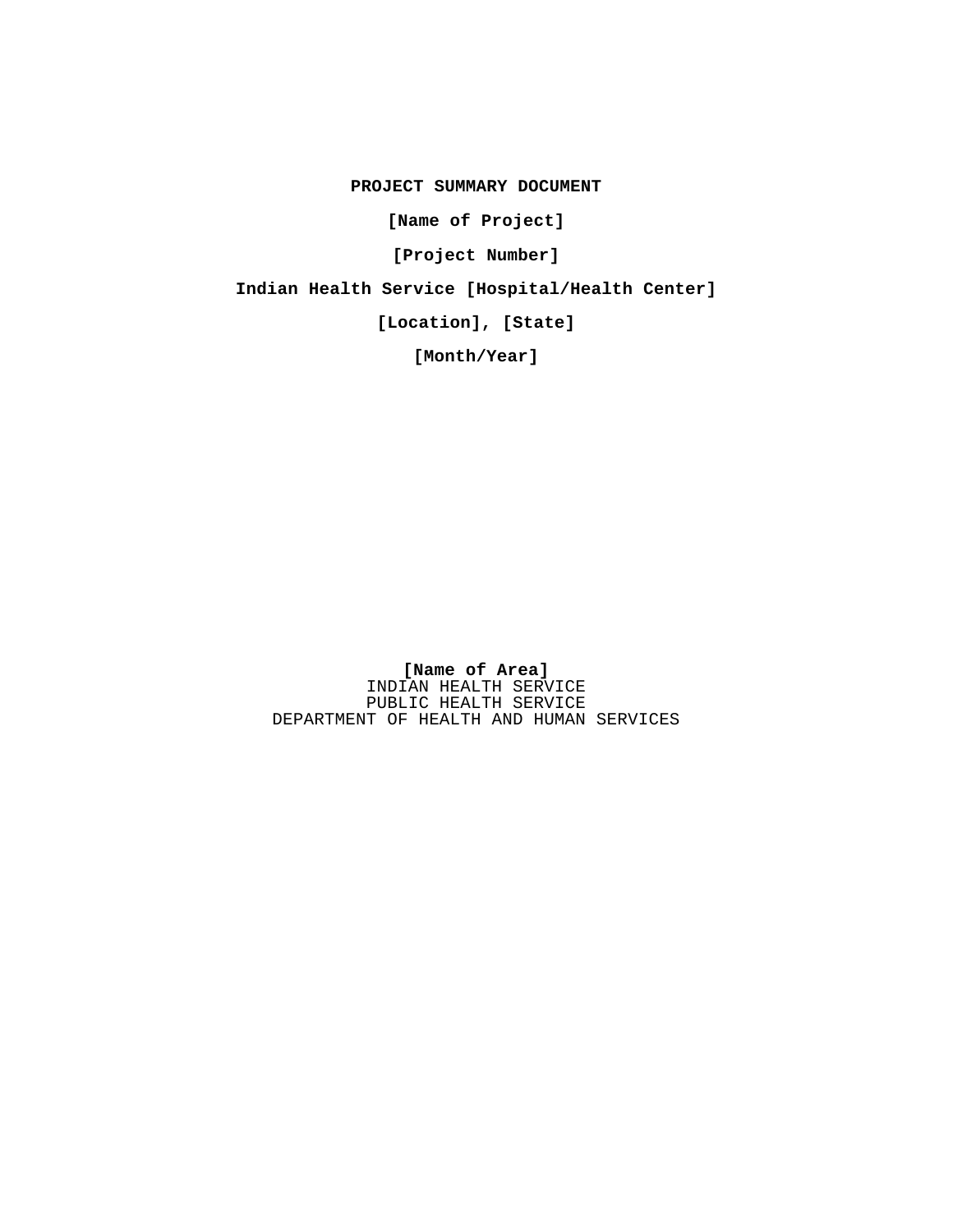# PROJECT SUMMARY DOCUMENT **[Name of Project] [Project Number]** Indian Health Service Indian Health Service **[Hospital/Health Center] [Location]**, **[State]**

The use of funds cited in this project is in compliance with all applicable laws, regulations and guidelines.

PREPARED BY:

\_\_\_\_\_\_\_\_\_\_\_\_\_\_\_\_\_\_\_\_\_\_\_\_\_\_\_\_\_\_\_\_\_\_\_\_\_\_\_\_\_\_\_\_\_\_ \_\_\_\_\_\_\_\_\_\_\_\_\_\_\_\_

[Name] **[Name]** Date **[Title] [Office] [Name of Service Unit, Name of Area, Tribe, etc.]**

RECOMMEND APPROVAL:

**[Name]** Date **[Service Unit Director, Area Associate Director, etc.] [Name of Service Unit, Name of Area, Tribe, etc.]**

APPROVE:

l,

l,

**[Name]** Date [Name] Date Director **[Assistant Surgeon General (If applicable)] [Name of Area]**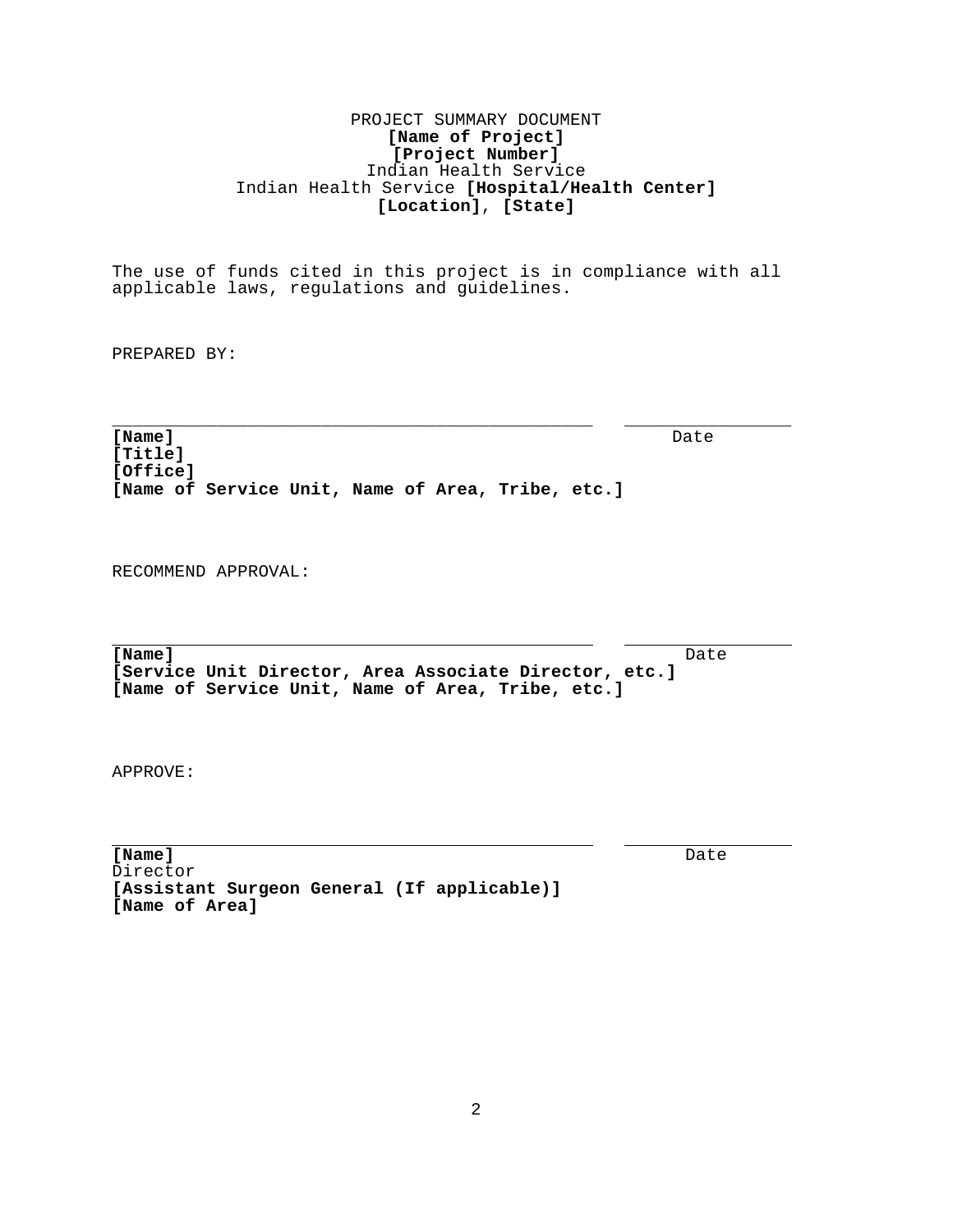# PROJECT SUMMARY DOCUMENT **[Name of Project] [Project Number]** Indian Health Service Indian Health Service **[Hospital/Health Center/etc.] [Location]**, **[State]**

## **TABLE OF CONTENTS**

|            | FACILITY DATA SHEET<br>1                                                                                                                                                                                                                                                                                                                                                                                                                                                                                                                                                                                                                                     |  |
|------------|--------------------------------------------------------------------------------------------------------------------------------------------------------------------------------------------------------------------------------------------------------------------------------------------------------------------------------------------------------------------------------------------------------------------------------------------------------------------------------------------------------------------------------------------------------------------------------------------------------------------------------------------------------------|--|
|            | $\overline{2}$<br>I. SUMMARY                                                                                                                                                                                                                                                                                                                                                                                                                                                                                                                                                                                                                                 |  |
|            | $\overline{2}$<br>II. PROJECT SCOPE AND DESCRIPTION<br>$\overline{2}$<br>Description of Project<br>Α.<br>$\mathbf{1} \quad \mathbf{1} \quad \mathbf{1} \quad \mathbf{1} \quad \mathbf{1} \quad \mathbf{1} \quad \mathbf{1} \quad \mathbf{1} \quad \mathbf{1} \quad \mathbf{1} \quad \mathbf{1} \quad \mathbf{1} \quad \mathbf{1} \quad \mathbf{1} \quad \mathbf{1} \quad \mathbf{1} \quad \mathbf{1} \quad \mathbf{1} \quad \mathbf{1} \quad \mathbf{1} \quad \mathbf{1} \quad \mathbf{1} \quad \mathbf{1} \quad \mathbf{1} \quad \mathbf{1} \quad \mathbf{1} \quad \mathbf{1} \quad \mathbf{$<br>$\overline{2}$<br>Project Justification<br><b>B</b> .<br>. |  |
|            | 2<br>III. DEFICIENCIES                                                                                                                                                                                                                                                                                                                                                                                                                                                                                                                                                                                                                                       |  |
|            | 3<br>IV. PROGRAM IMPACTS                                                                                                                                                                                                                                                                                                                                                                                                                                                                                                                                                                                                                                     |  |
|            | 4<br>V. WORKLOAD FOR EXISTING AND PLANNED SPACE                                                                                                                                                                                                                                                                                                                                                                                                                                                                                                                                                                                                              |  |
|            | 5<br>VI. SITE SELECTION                                                                                                                                                                                                                                                                                                                                                                                                                                                                                                                                                                                                                                      |  |
|            | 5<br>5<br>6<br>VII. PROJECT COSTS AND FUNDING SOURCES<br>Estimated Costs<br>Α.<br>Funding Sources<br><b>B</b> .<br>.                                                                                                                                                                                                                                                                                                                                                                                                                                                                                                                                         |  |
|            | 6<br>VIII. PROJECT SCHEDULE                                                                                                                                                                                                                                                                                                                                                                                                                                                                                                                                                                                                                                  |  |
| APPENDICES |                                                                                                                                                                                                                                                                                                                                                                                                                                                                                                                                                                                                                                                              |  |
|            | Tab A<br>Tab B<br>Tab C<br>1. HFPM Authorized Space<br>2. New Space<br>3. Existing/Reallocated Space<br>4. Justifications for Deviations of Space from HFPM<br>5. Justification for Space for Tribal Programs<br>6. Summary of Net Area (New Expansion and<br>Affected Existing Space)                                                                                                                                                                                                                                                                                                                                                                       |  |

**[If any tab does not apply, it should be marked "not applicable," so that other tabs retain their standard designations. An additional tab, if needed, should be labeled "Tab D."]**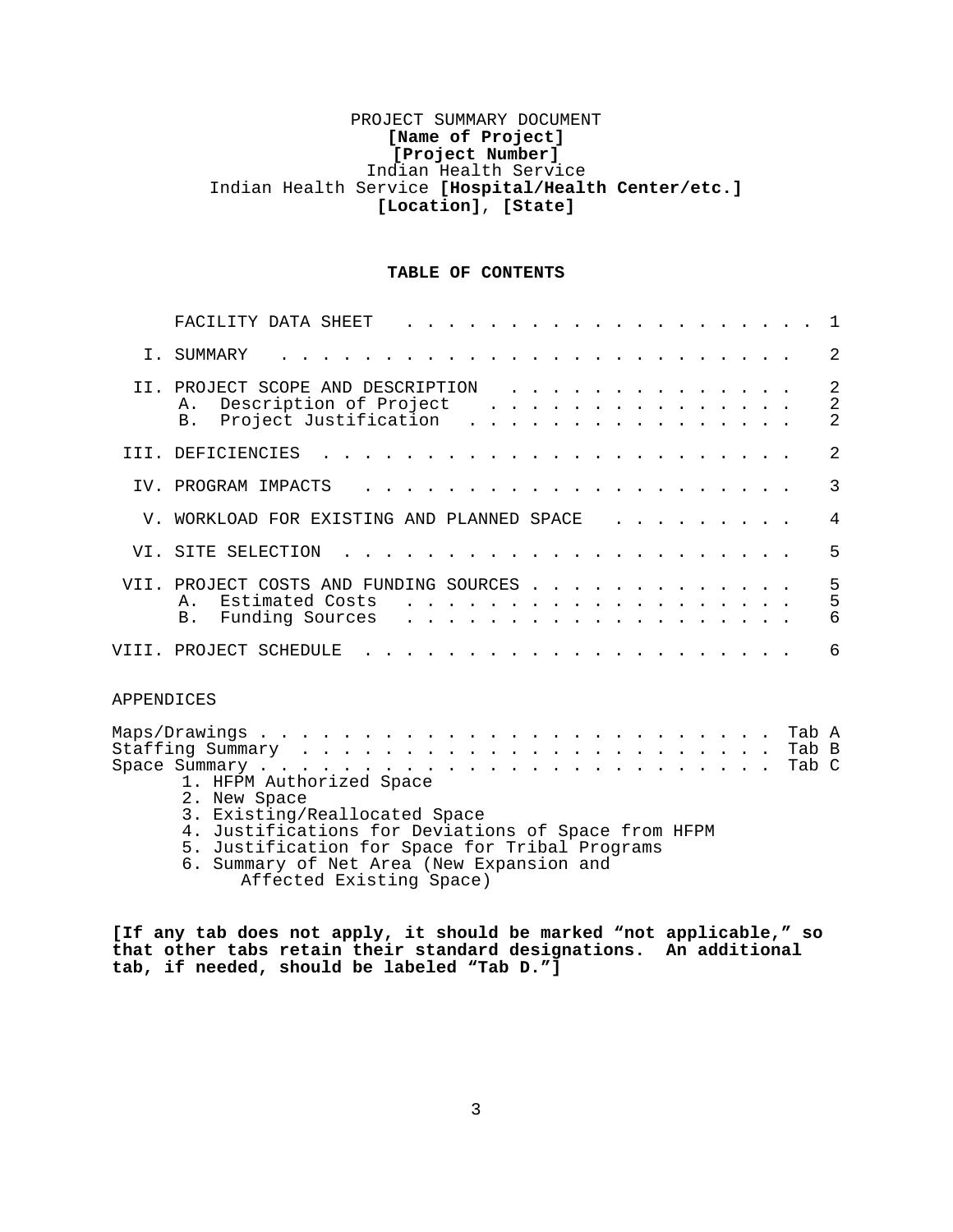# PROJECT SUMMARY DOCUMENT **[Name of Project] [Project Number]** Indian Health Service Indian Health Service **[Hospital/Health Center/etc.] [Location]**, **[State]**

## **FACILITY DATA SHEET**

| IHS Area Office:<br>Service Unit Name:<br>Service Area Name: | Service Area: [List counties and states] |
|--------------------------------------------------------------|------------------------------------------|
|                                                              |                                          |
| Tribe(s) Served:                                             |                                          |
| Facility Name: _________<br>Facility Location: County:       | City:<br>State:                          |

Facility Building(s):

| Building<br>Description<br>or Number | Year<br>Built | Real<br>Property<br>Installa-<br>tion<br>Number | Existing<br>Gross<br>Area $(m^2)$ | Building<br>Owner<br>IHS/<br>Tribe) | Land<br>Owner<br>IHS/<br>Tribe/<br>Lease to<br>IHS) |
|--------------------------------------|---------------|-------------------------------------------------|-----------------------------------|-------------------------------------|-----------------------------------------------------|
| XXX<br><b>XXX</b><br>XXX             | .<br>$\cdots$ | $\cdots$<br>$\cdots$<br>$\cdots$                | .<br>.<br>.                       | $\cdots$<br>.<br>$\cdots$           | .<br>.<br>.                                         |

Total Existing Space: \_\_\_\_\_\_\_\_\_\_\_\_\_ square meters

Health Programs: **[List ALL existing health programs offered at this facility]**

**[When completed, this sheet will be used on all projects at this location with few, if any, changes]**

4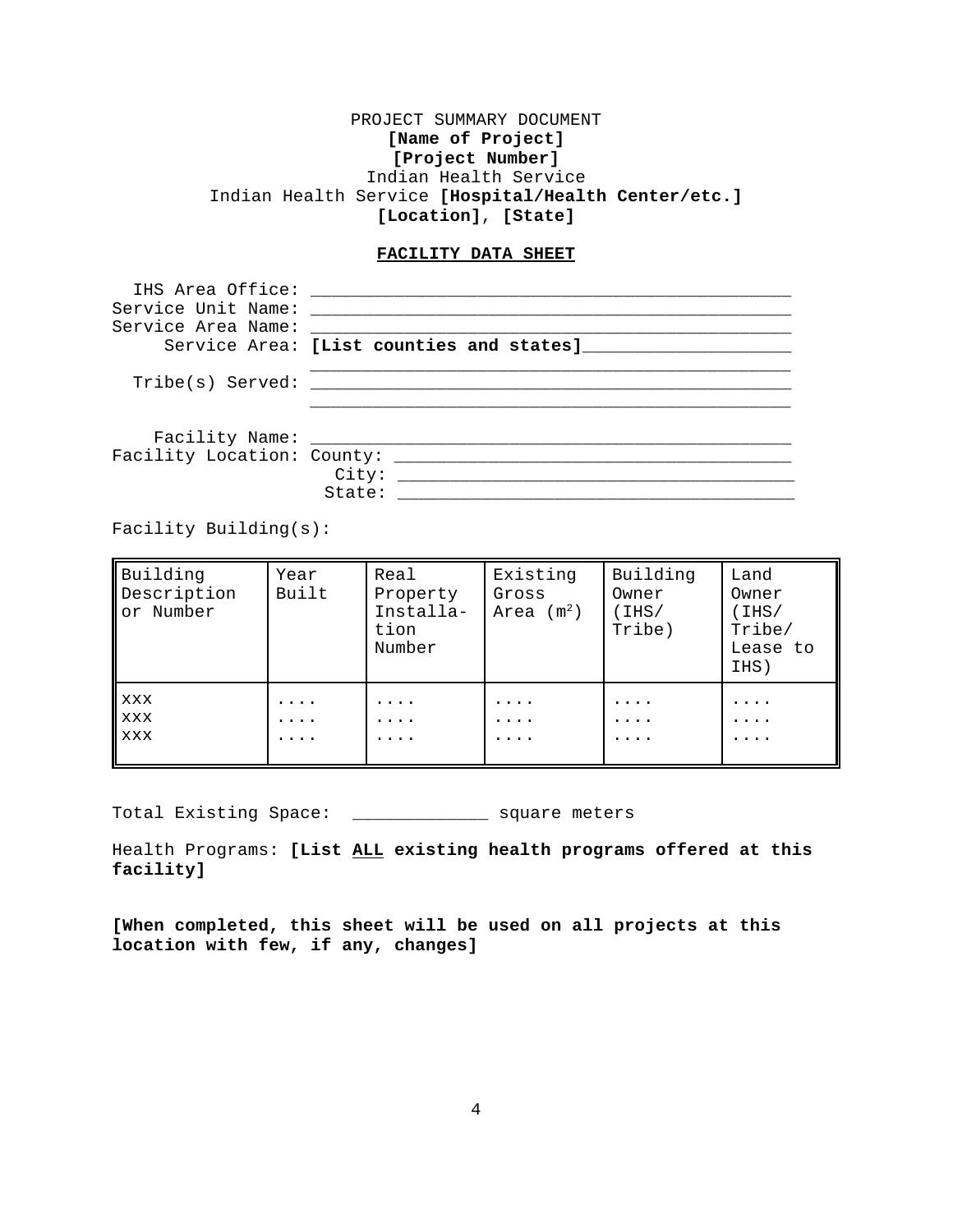# PROJECT SUMMARY DOCUMENT **[Name of Project] [Project Number]** Indian Health Service Indian Health Service **[Hospital/Health Center/etc.] [Location]**, **[State]**

# I. SUMMARY

**[Summarize the project and include what is to be done, why, (e.g. to add 135 gross square meters of space or replace a boiler), and the type of funding (e.g. Medicaid/Medicare). This section should be no more than two paragraphs. Do NOT repeat information on the Facility Data Sheet.]** See Tab A for project location maps and facility drawings.

### II. PROJECT SCOPE AND DESCRIPTION

- A. Description of Project. **[Provide a detailed explanation of the work to be accomplished by the project and the desired outcome of the project. Include all items reflected in the cost estimate. Providing portions of this information in bullet or list form versus narrative is acceptable.]**
- B. Project Justification. **[Explain why the project is necessary. Link the justification to the Area's Health Facilities Master Plan if appropriate. Discuss how the project will meet program needs, and how it will comply with legal, accreditation, and certification requirements. For example, projects using M/M funds must be tied to correcting specific JCAHO deficiencies. Cite specific JCAHO references by standard clause, chapter, paragraph, etc.]**

# III. DEFICIENCIES

The following deficiencies will be corrected as part of this project:

**[List and describe only those facility deficiencies this project will address. Types of deficiencies include BEMAR, JCAHO, NFPA, HFPM, Public Law compliance items, ADA, etc. Describe the deficiency in the format shown in the following example. A separate table or listing should be used for each category of deficiencies (e.g. JCAHO, BEMAR, ADA). Each deficiency must be entered as shown in the current Facilities Engineering Deficiency System (FEDS) data base.**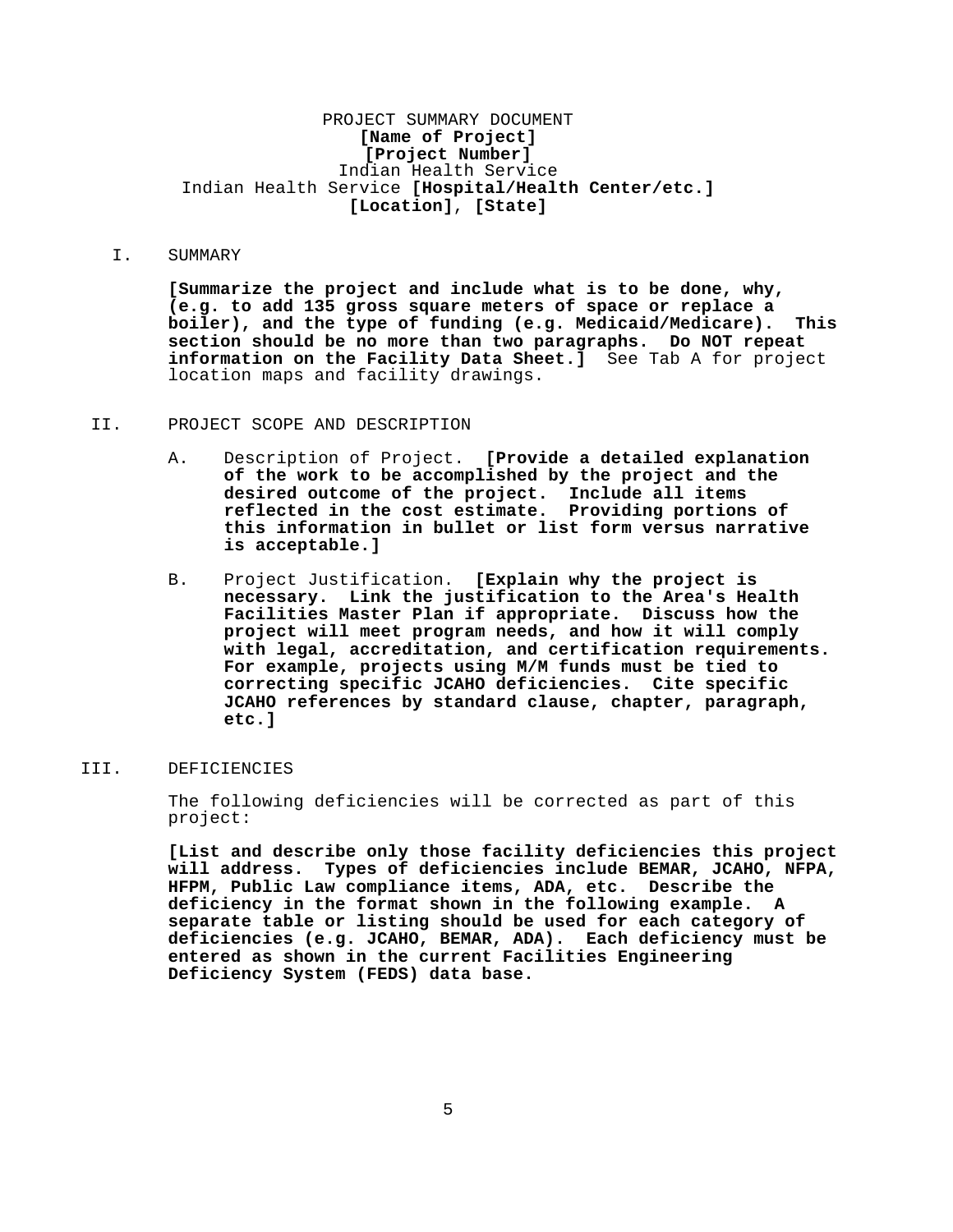**Example:**

**BEMAR ITEMS**

| FEDS Number | Description of<br>Deficiency or Work                | Cost<br>per FEDS | Current<br><b>Estimated Cost</b> |
|-------------|-----------------------------------------------------|------------------|----------------------------------|
| 12          | Replace existing<br>heating, only fan coil<br>units | 150,000<br>\$.   | \$185,000                        |
| 14          | Replace boiler & piping                             | 35,000<br>s      | 32,000<br>S                      |
|             |                                                     | .                | $\cdots$                         |
|             |                                                     |                  |                                  |
|             |                                                     |                  |                                  |
| TOTAL COSTS |                                                     | XXX , XXX<br>s   | s<br>XXX , XXX                   |

**The "Cost per FEDS" is the estimated cost as shown in the FEDS data base. This is the amount that will be removed from the FEDS data base upon completion of the project. The "Current Estimated Cost" is the present estimated actual cost of completing the project.**

Total current estimated cost of correcting deficiencies in tables above: \_\_\_\_\_\_\_\_\_\_\_\_\_\_\_\_\_

IV. PROGRAM IMPACTS

**[What impact will the proposed project have on staffing and health programs? CHECK ONE ITEM IN EACH CATEGORY]**

Staffing: \_\_FTE increase \_\_FTE decrease \_\_no change

**[(See Tab B for Staffing Summary.)] [Include Tab B if staff increases.]**

Health programs: \_\_added \_\_\_\_\_\_\_\_\_\_\_\_\_\_discontinued \_\_\_no change

**[Program(s) Added (List): Program(s) Discontinued (list):]**

**[Review guidance and requirements on expansion of services and staffing in instructions.]**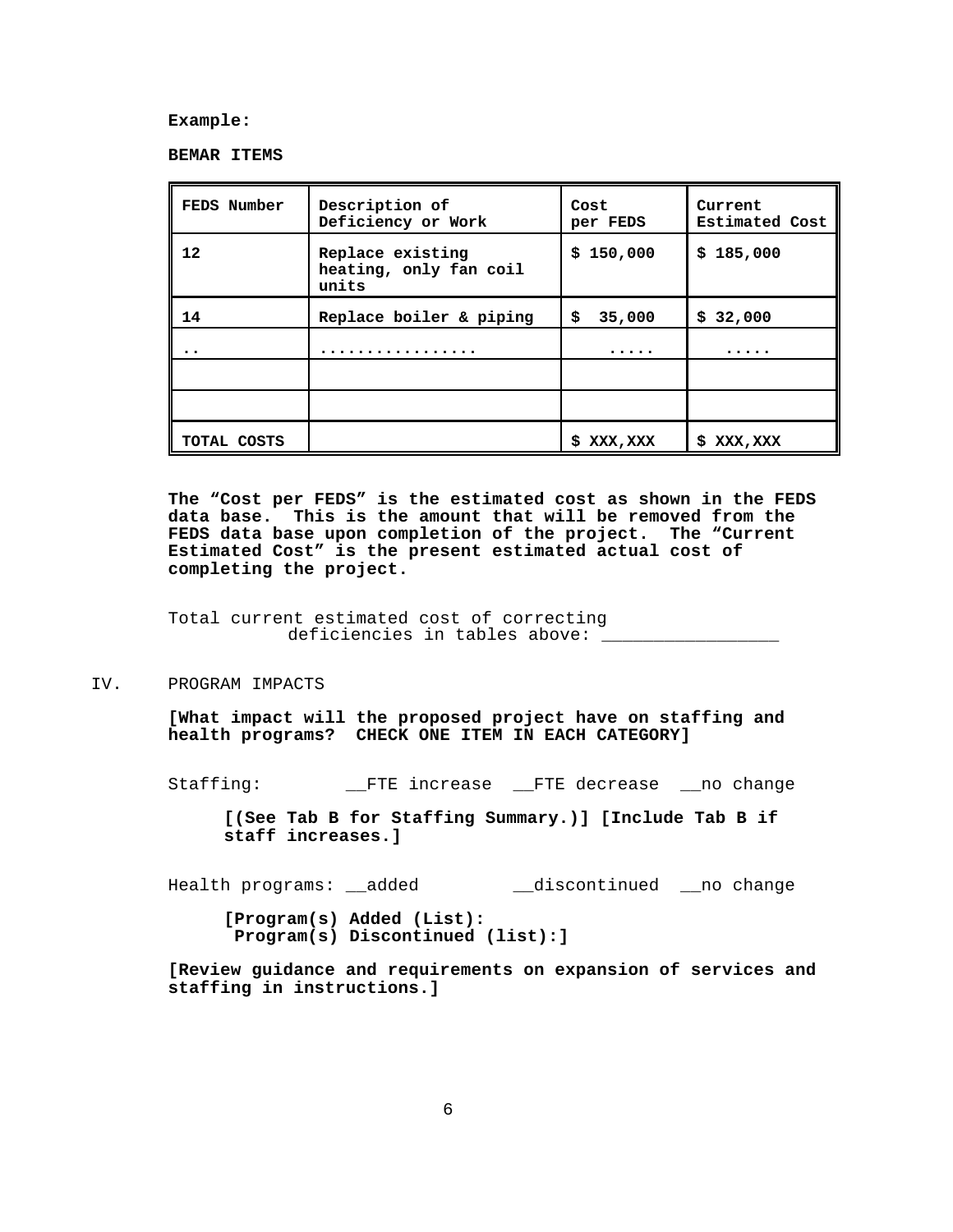# V. WORKLOAD FOR EXISTING AND PLANNED SPACE

**[This information must be included for projects resulting in new space or new program space. It is NOT necessary to include the workload information if both of the following conditions apply: (1) existing total space is not adjusted so any affected Department gains or loses more than 10% of its pre-project space, and (2) the project does not vary from the HFPM allowance by more than 10% on a room-by-room basis.]**

**[New space is any newly constructed space. New program space is non-program space which is converted into program space. See Tab C for further detail.]**

**[List the current and projected workloads three years from the present or one year after the projected completion date. List official workloads for programs affected by this project. These workloads are then used to determine space needs.**

**For example:** 

| Official Workload | Current<br><b>FY94</b> | Projected to<br>FY97 |
|-------------------|------------------------|----------------------|
| Service area      |                        |                      |
| user population   | 3,575                  | 4,000                |
| <b>OPVs</b>       | 17,875                 | 20,000               |
| <b>PCPVs</b>      | 11,800                 | 13,200               |
| $\bullet$         |                        |                      |
| $\bullet$         |                        |                      |
| etc.              | etc.                   | etc.]                |

**[See Tab C for a summary of HFPM authorized space, a summary of new space, a summary of existing/reallocated space, justifications for deviations from the HFPM, justifications for space for tribal programs, and a summary of net areas.]**

**[Total space to be added as part of this project: \_\_\_\_\_\_\_\_ square meters]**

**[Total existing space to be reallocated as part of this project: \_\_\_\_\_\_\_\_ square meters]**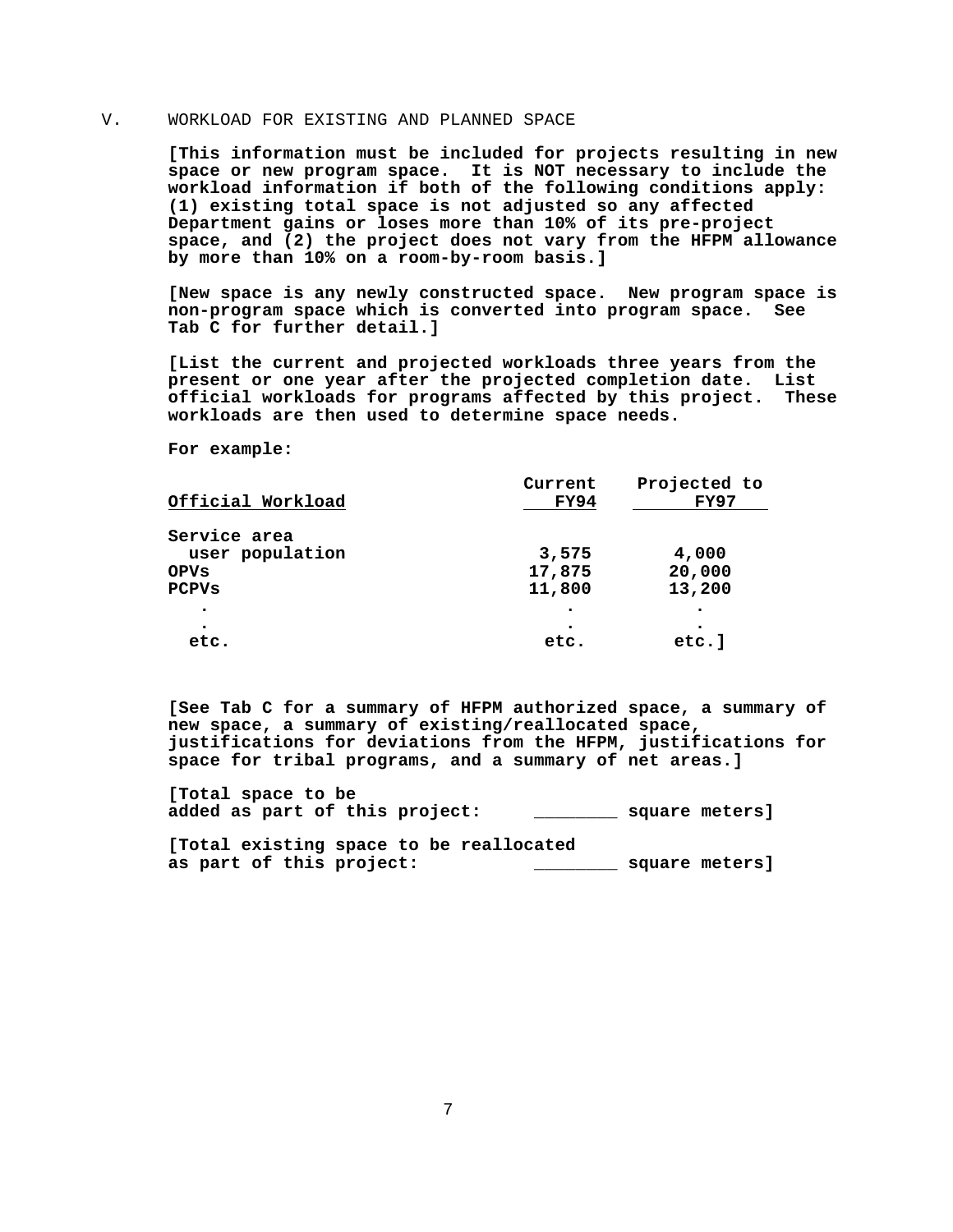## VI. SITE SELECTION

**[State the location of the project site. A Site Selection and Evaluation Report is required if a site is proposed at a separate location from the existing facility (i.e., not in or adjacent to the existing facility). Refer to Tab A for project site location map.]**

## VII. PROJECT COSTS AND FUNDING SOURCES

**[Provide a cost estimate for the proposed project as follows:]**

A. Estimated Costs:

| 1. Design<br>$A/E$ Design Fee \$<br>"638" Administration (if applicable) \$<br>Subtotal $\S$                                                                                       |  |
|------------------------------------------------------------------------------------------------------------------------------------------------------------------------------------|--|
| 2. Construction<br>A/E Const Admin/Observation \$<br>Building and Site Work \$<br>Construction Contingency \$<br>"638" Administration (if applicable) \$<br>Subtotal $\frac{1}{2}$ |  |
| 3. Equipment and Furnishings \$                                                                                                                                                    |  |
| 4. Other [Describe] \$                                                                                                                                                             |  |
| 5. Project Contingency \$                                                                                                                                                          |  |
| Total: \$                                                                                                                                                                          |  |

**[Project estimated costs to the midpoint of construction. The project contingency varies, and should be based on sound engineering practice for the type and size of the project. Cost estimates for difficult or complicated projects can be reviewed by ES.]**

**[If equipment and furnishings are zero dollars, provide a statement explaining why, e.g., existing equipment will be reused. A more detailed estimate may be attached if desired, but the above still must be included.]**

8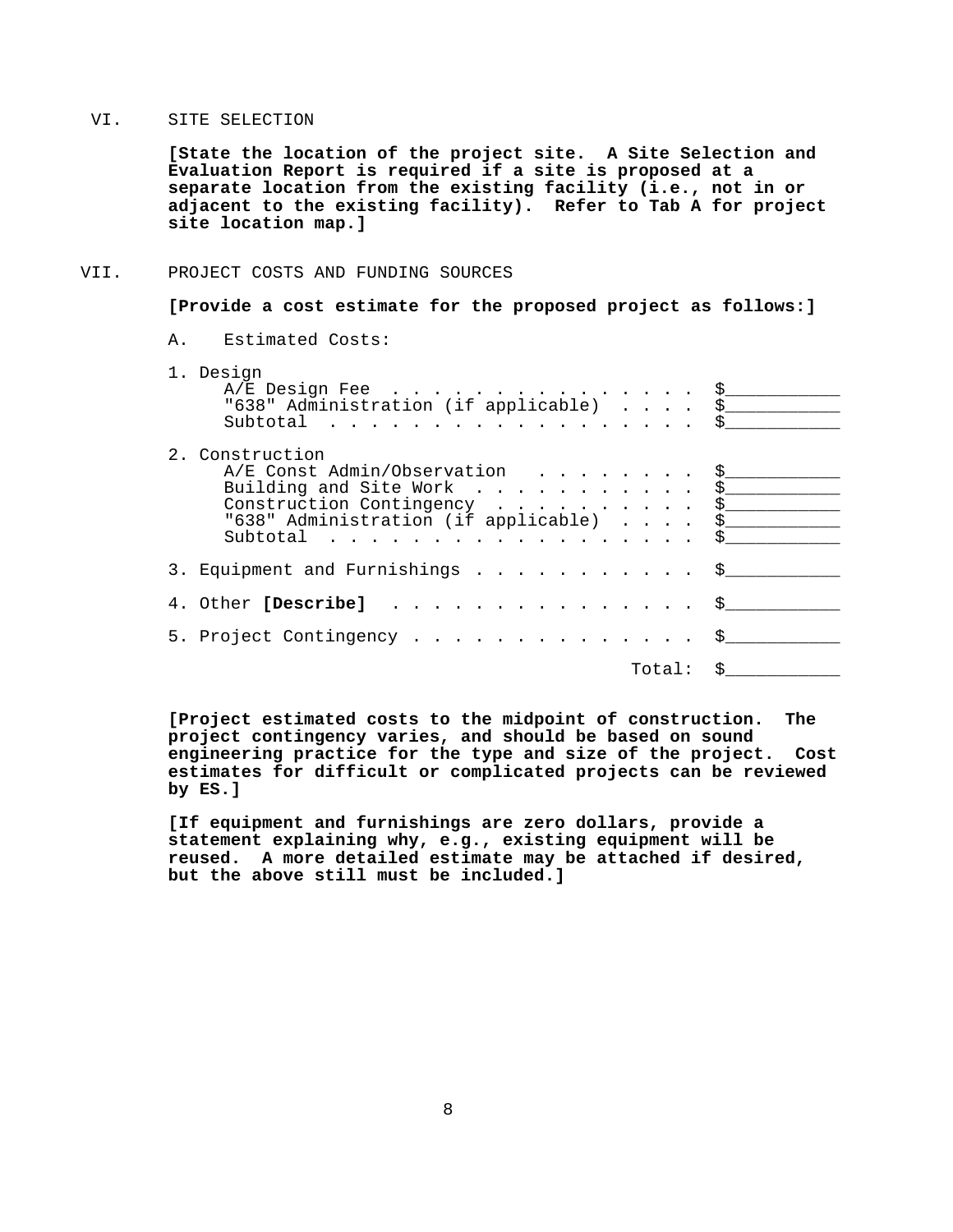B. Funding Sources:

**[List funding sources and amounts in the following format:**

| Medicare/Medicaid Collections $\,\,\ldots\,\,\ldots\,\,\ldots\,\,\,\ddot{\,\,\text{s}}$ |          |
|-----------------------------------------------------------------------------------------|----------|
| Maintenance and Improvement                                                             |          |
| FY XX (current or prior year funds) $\ldots$ , $\frac{1}{2}$                            |          |
| FY XX (future year funds) $\ldots \ldots \ldots$ \$                                     |          |
|                                                                                         | Total: S |

**It is critical for projects which may require phasing or multiple year funding that the document preparer indicate the source of all proposed funds. If the project is subject to phasing due to funding availability, then provide a statement after the "total" that identifies each phase and the funds for each phase. Indicate the fiscal year of funding as well. Review guidance on use and availability of funds contained in the instructions.]**

# VIII. PROJECT SCHEDULE

**[Provide a project schedule similar to the following format:**

| Estimated Date of completion November 1998 |  |  |  |  |  |  |  |  |  |  |  |  |
|--------------------------------------------|--|--|--|--|--|--|--|--|--|--|--|--|

**The project must begin design or construction within one year from the PSD approval date and be completed within five years of the approval date.]**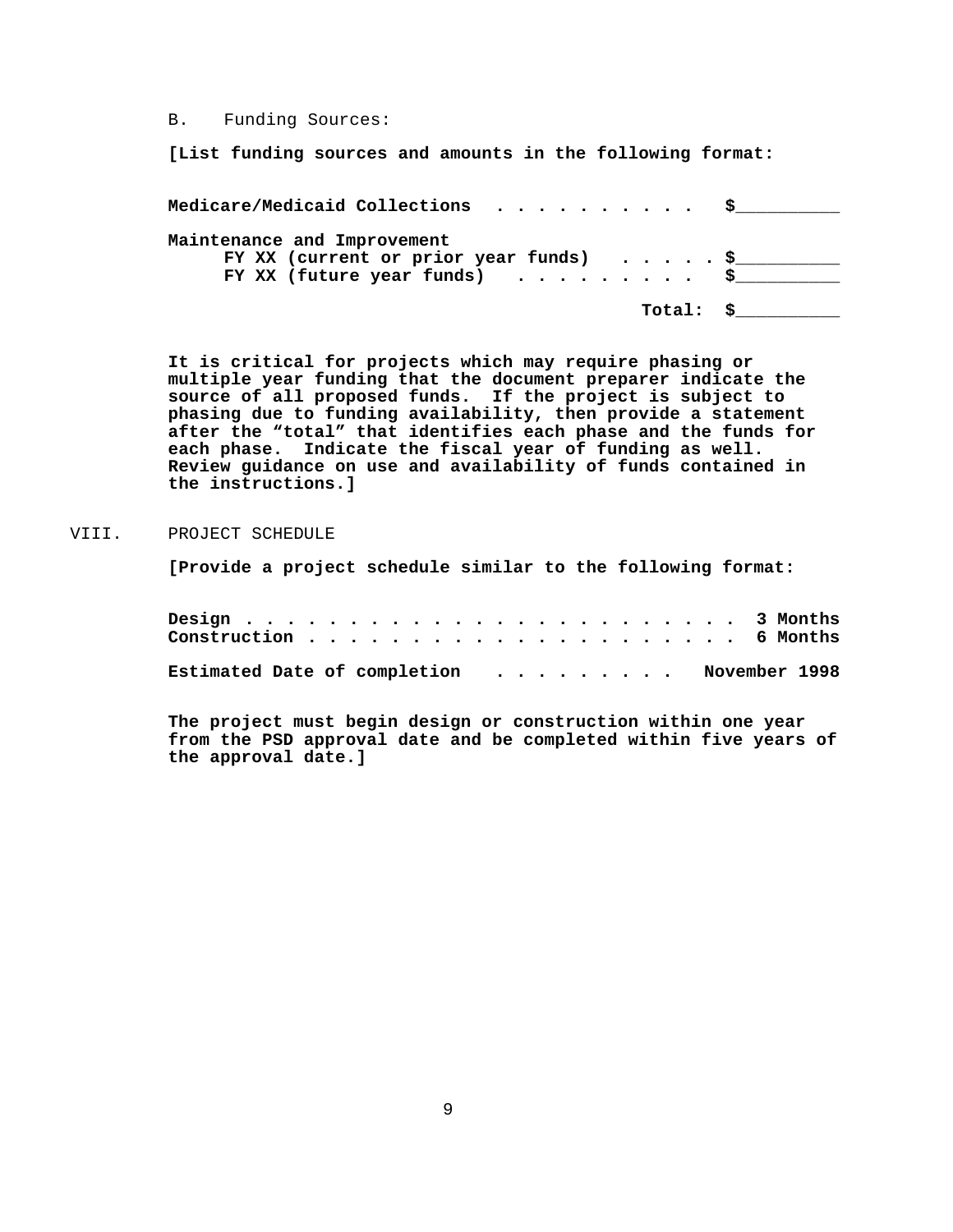**[Include maps and plans necessary to detail the extent of the project. This may include maps of the service unit, the service area within the service unit, and the facility; a site plan of a new facility; and floor plans of the building and the area of work.** 

- **A. For new space, show the existing building(s) outline in relation to the proposed location of the new space, plus any new vehicle parking areas.**
- **B. For renovations or maintenance and improvement (M&I) projects, show the existing floor plan and the location of the renovation or M&I project.**

**All maps, site plans and floor plans should be legible, of architectural/engineering quality, and have north arrows and graphic/bar scales.]**

# **TAB A**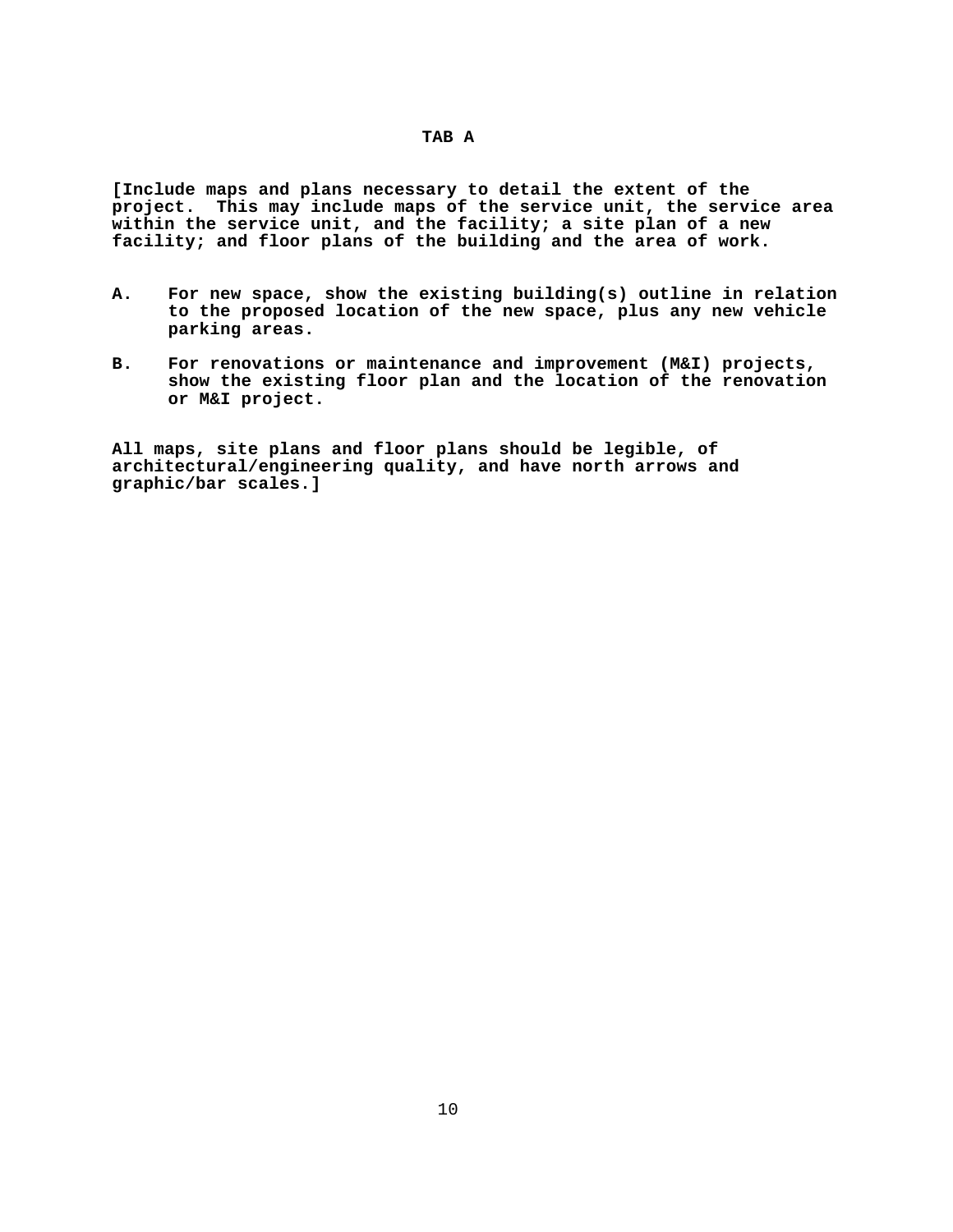# **TAB B STAFFING SUMMARY**

**[List the staff of the affected departments in the format shown in the following example. This staffing summary is not required for projects that do not increase program space or add new space of any kind.**

**Example:**

|                                             | Current<br>Staff | Staff       | <b>HFPM</b><br>Proposed Criterion<br>No. |
|---------------------------------------------|------------------|-------------|------------------------------------------|
| Community Health                            |                  |             |                                          |
| Clinical Director<br>Clinical Social Worker |                  | 0<br>3<br>3 | (41.02)<br>(41.01)                       |
|                                             |                  |             |                                          |
| etc.                                        | etc              | etc         | etc                                      |

**The criterion number is illustrated here as a tool for planning and design purposes.]**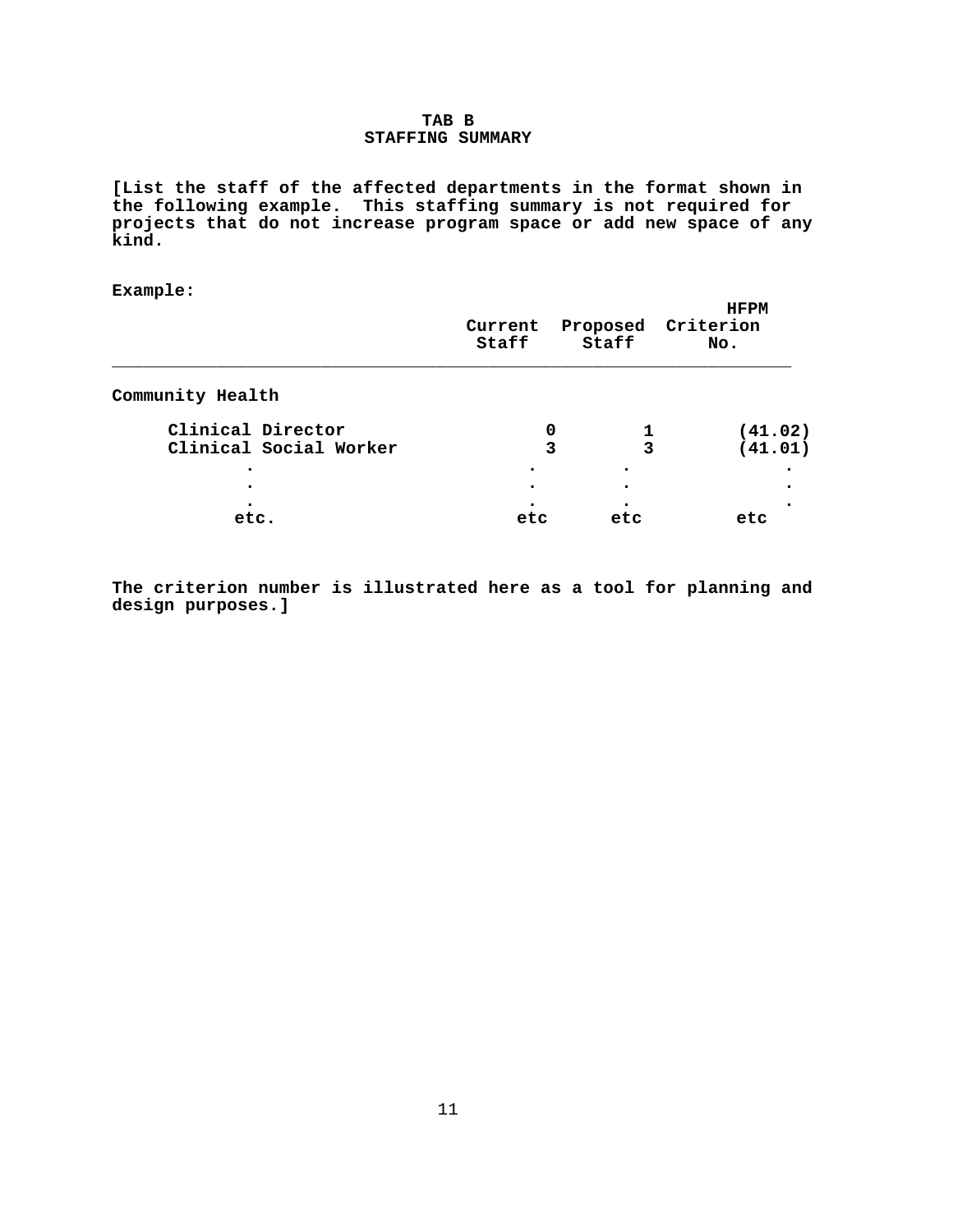## **TAB C SPACE SUMMARY**

### (All areas stated in square meters  $(m<sup>2</sup>)$ )

**[A free standing building consisting of only one department will not need the department to building gross conversion factor. Additionally, if a single department is being planned, mechanical space needs may be less than 12% of the floor gross area. These factors need to be considered on a case-by-case basis to determine their applicability. The tables shown in the following examples should provide this information: needed space (what you need); expanded space (what you're going to build); existing space (how you're going to use what you've got); what this project will provide (how you're going to use the space, new and existing). The subsections of this Tab are set up to assist in planning in an organized, logical manner.**

### **HFPM AUTHORIZED SPACE (what you need or are authorized)**

**Use the Space Program Worksheets for the affected departments from the HFPM and insert them here. Since these sheets will be used to develop the space needs, placing them here will keep the planner from having to develop a separate table.**

## **NEW SPACE (the space you're going to build)**

## **[EXAMPLE]**

| Department<br>Criterion # and Space Description                                                                                 | QTY                                              | Area                                             | Total                                | HFPM<br>Authorized |  |
|---------------------------------------------------------------------------------------------------------------------------------|--------------------------------------------------|--------------------------------------------------|--------------------------------------|--------------------|--|
| 33.0<br>COMMUNITY HEALTH<br>41.02 Office-Supervisory<br>41.03 Office-Open Plan, Clerical<br>Office-Typical<br>41.01             | $\begin{array}{c} 1 \\ 1 \\ 3 \end{array}$<br>12 | 11<br>9<br>$\begin{array}{c} 6 \\ 9 \end{array}$ | 11<br>9<br>18<br>108                 | 9<br>18<br>108     |  |
| Total Department Net Area:<br>Department Net-to-Gross Factor:<br>Department Gross Area:                                         |                                                  | 146                                              | 146<br>$\frac{1.2}{175}$             | $\frac{1.2}{175}$  |  |
| 43.0<br>EMPLOYEE FACILITIES<br>43.06<br>Employee Lounge<br>Employee Toilets, Male<br>43.03<br>43.04<br>Employee Toilets, Female | $\mathbf{1}$                                     | 11<br>$\mathbf{1}$<br>10                         | 11<br>10<br>10                       | 11<br>10<br>10     |  |
| Total Department Net Area:<br>Department Net-to-Gross Factor:<br>Department Gross Area:                                         |                                                  | 31                                               | $\overline{31}$<br>$\frac{1.15}{36}$ | $\frac{1.15}{36}$  |  |
| Total Gross Area All Departments<br>Floor Gross Area (Total Department Gross Areas $x$ 1.2)                                     |                                                  |                                                  | 211<br>253                           | 211<br>253         |  |

#### **[Some projects, such as storage buildings, may not need a 20% factor]**

Major Mechanical Space (Floor Gross Area x 0.12): 30 30

**[Some projects, such as those involving a single department or a storage building, will not need 12% for major mechanical space.]**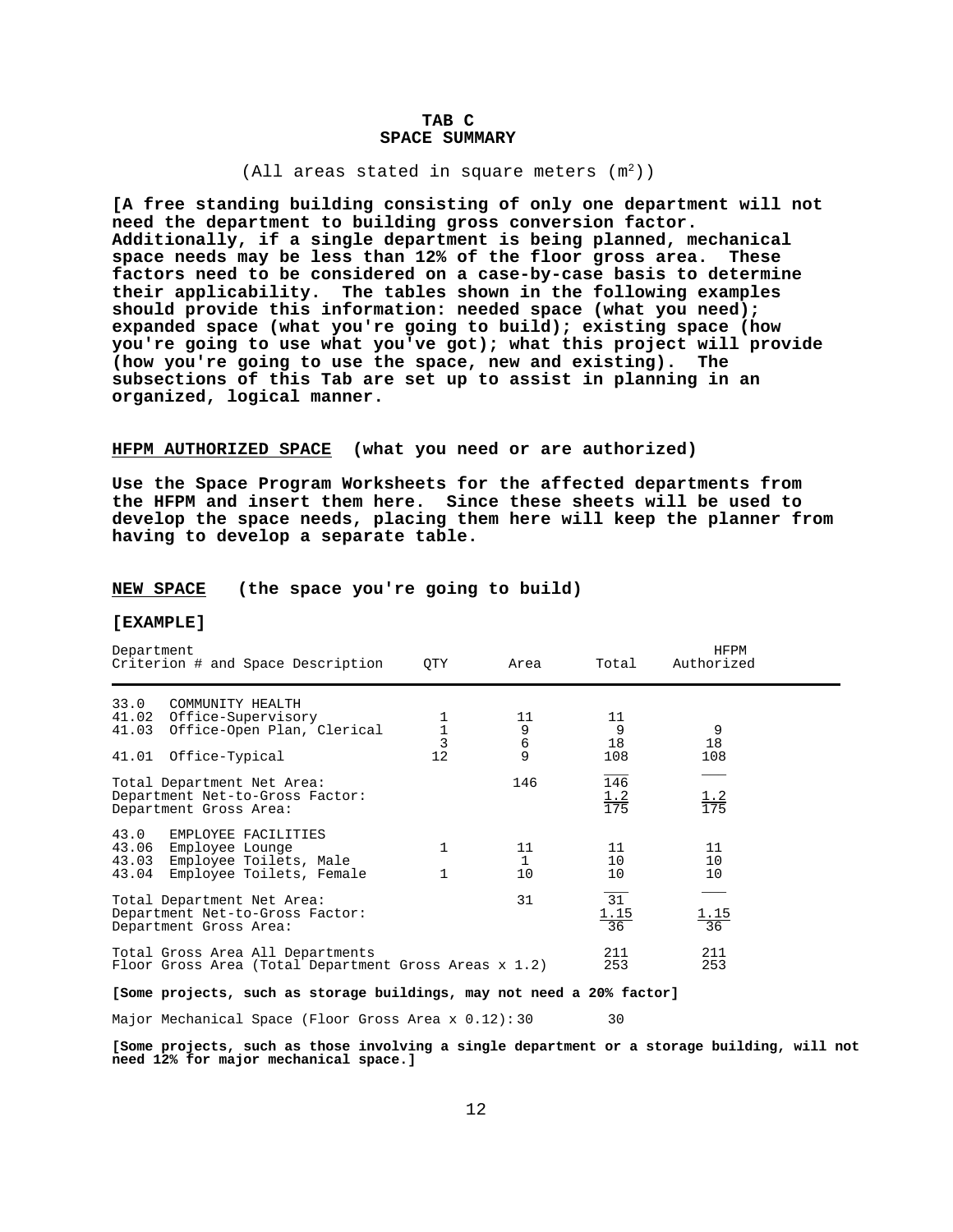PROPOSED TOTAL EXPANSION BUILDING GROSS AREA: 283 283

**[Use a footnote to refer to Appendix C-I, "Justification for Deviation of Required Space Health Facilities Planning Manual."]**

**EXISTING/REALLOCATED SPACE (how you're going to use what you've got)**

**[This table should show how you are planning to reuse any existing space. Only those spaces that are affected by the project need to be included.]**

#### **[EXAMPLE]**

**TOTAL EXISTING SPACE AFFECTED BY THIS PROJECT: 61** 

| Department<br>Criterion # and Space Description | <b>OTY</b>     | Area | Total | <b>HFPM</b><br>Authorized |  |  |  |
|-------------------------------------------------|----------------|------|-------|---------------------------|--|--|--|
| 32.0<br>AMBULATORY CLINIC<br>32.03<br>Exam Room | 2              | 10   | 20    | 20                        |  |  |  |
| Subtotal Reallocated Net Area:                  |                |      | 20    | $\overline{20}$           |  |  |  |
| 34.0<br>DENTAL<br>34.01<br>Dental Operatory     |                | 11   | 22    | 22                        |  |  |  |
| 1.01<br>Office-Typical                          | $\overline{2}$ | 9.5  | 19    | 19                        |  |  |  |
| Subtotal Reallocated Net Area:                  |                |      | 41    | 41                        |  |  |  |
| 61<br>61<br>Total Reallocated Net Area:         |                |      |       |                           |  |  |  |

### **JUSTIFICATIONS FOR DEVIATIONS OF SPACE FROM HFPM**

Department Name:

**[Provide justifications for new or reprogrammed net spaces which deviate more than 10% from the HFPM allocation (either above it or below it) on a room basis and on a department basis. Justifications must explain why and how you need more or can do with less space.]** 

#### **JUSTIFICATIONS FOR SPACE FOR TRIBAL PROGRAMS**

Department Name:

**[Provide justification for the space required for tribal programs. Space should be in line with HFPM allocations from the HFPM for similar space.]**